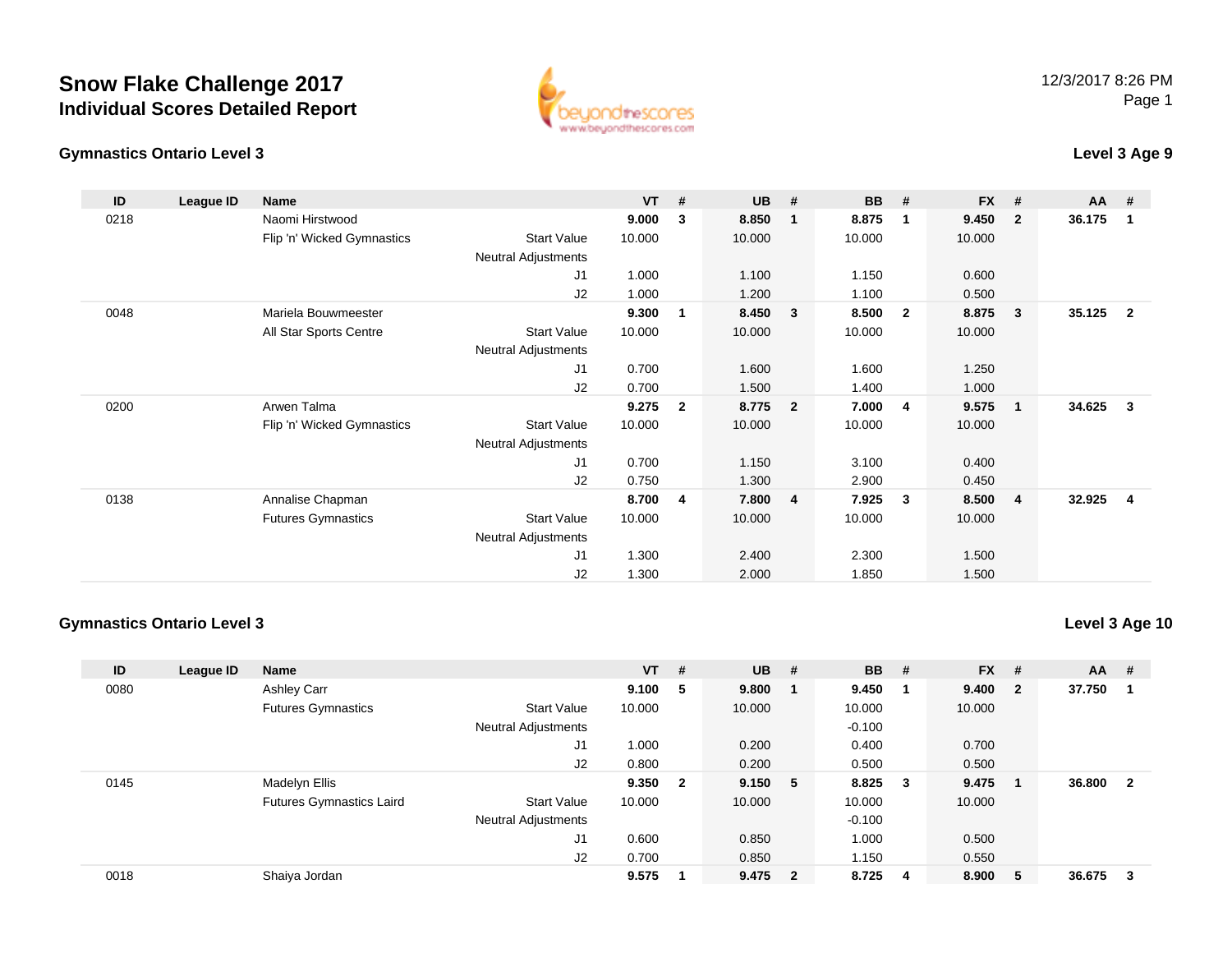

|      | All Star Sports Centre          | <b>Start Value</b>         | 10.000 |                | 10.000 |              | 10.000   |                | 10.000 |                         |        |                         |
|------|---------------------------------|----------------------------|--------|----------------|--------|--------------|----------|----------------|--------|-------------------------|--------|-------------------------|
|      |                                 | Neutral Adjustments        |        |                |        |              |          |                |        |                         |        |                         |
|      |                                 | J1                         | 0.350  |                | 0.500  |              | 1.150    |                | 1.200  |                         |        |                         |
|      |                                 | J2                         | 0.500  |                | 0.550  |              | 1.400    |                | 1.000  |                         |        |                         |
| 0016 | Adriana Feijoo                  |                            | 9.125  | $\overline{4}$ | 9.350  | $\mathbf{3}$ | 8.600    | 6              | 9.100  | $\mathbf{3}$            | 36.175 | $\overline{\mathbf{4}}$ |
|      | All Star Sports Centre          | Start Value                | 10.000 |                | 10.000 |              | 10.000   |                | 10.000 |                         |        |                         |
|      |                                 | Neutral Adjustments        |        |                |        |              | $-0.100$ |                |        |                         |        |                         |
|      |                                 | J1                         | 0.850  |                | 0.600  |              | 1.200    |                | 0.900  |                         |        |                         |
|      |                                 | J2                         | 0.900  |                | 0.700  |              | 1.400    |                | 0.900  |                         |        |                         |
| 0146 | Alexandria Baker                |                            | 9.000  | 6              | 9.150  | 5            | 9.050    | $\overline{2}$ | 8.850  | - 6                     | 36.050 | -5                      |
|      | <b>Futures Gymnastics Laird</b> | <b>Start Value</b>         | 10.000 |                | 10.000 |              | 10.000   |                | 10.000 |                         |        |                         |
|      |                                 | Neutral Adjustments        |        |                |        |              |          |                |        |                         |        |                         |
|      |                                 | J1                         | 0.900  |                | 0.900  |              | 0.900    |                | 1.200  |                         |        |                         |
|      |                                 | J2                         | 1.100  |                | 0.800  |              | 1.000    |                | 1.100  |                         |        |                         |
| 0051 | Kaylynn Donkers                 |                            | 9.200  | 3              | 9.175  | 4            | 8.625    | 5              | 8.950  | $\overline{\mathbf{4}}$ | 35.950 | - 6                     |
|      | All Star Sports Centre          | <b>Start Value</b>         | 10.000 |                | 10.000 |              | 10.000   |                | 10.000 |                         |        |                         |
|      |                                 | Neutral Adjustments        |        |                |        |              |          |                |        |                         |        |                         |
|      |                                 | J1                         | 0.800  |                | 0.750  |              | 1.250    |                | 1.000  |                         |        |                         |
|      |                                 | J2                         | 0.800  |                | 0.900  |              | 1.500    |                | 1.100  |                         |        |                         |
| 0139 | Amelia Churchill                |                            | 8.750  | $\overline{7}$ | 7.400  | 6            | 7.425    | $\overline{7}$ | 7.800  | $\overline{7}$          | 31.375 | $\overline{7}$          |
|      | <b>Futures Gymnastics</b>       | <b>Start Value</b>         | 10.000 |                | 10.000 |              | 10.000   |                | 10.000 |                         |        |                         |
|      |                                 | <b>Neutral Adjustments</b> |        |                |        |              |          |                |        |                         |        |                         |
|      |                                 | J <sub>1</sub>             | 1.200  |                | 2.600  |              | 2.550    |                | 2.300  |                         |        |                         |
|      |                                 | J <sub>2</sub>             | 1.300  |                | 2.600  |              | 2.600    |                | 2.100  |                         |        |                         |
|      |                                 |                            |        |                |        |              |          |                |        |                         |        |                         |

#### **Gymnastics Ontario Level 3**

| ID   | League ID | <b>Name</b>                 |                            | $VT$ # |              | <b>UB</b> | #                       | <b>BB</b> | - #                     | <b>FX</b> | #                       | <b>AA</b> | #                       |
|------|-----------|-----------------------------|----------------------------|--------|--------------|-----------|-------------------------|-----------|-------------------------|-----------|-------------------------|-----------|-------------------------|
| 0079 |           | Chloe Loveys                |                            | 9.625  |              | 9.500     |                         | 9.825     | -1                      | 9.700     |                         | 38.650    |                         |
|      |           | <b>Champions Gymnastics</b> | <b>Start Value</b>         | 10.000 |              | 10.000    |                         | 10.000    |                         | 10.000    |                         |           |                         |
|      |           |                             | <b>Neutral Adjustments</b> |        |              |           |                         |           |                         |           |                         |           |                         |
|      |           |                             | J1                         | 0.400  |              | 0.400     |                         | 0.150     |                         | 0.300     |                         |           |                         |
|      |           |                             | J2                         | 0.350  |              | 0.600     |                         | 0.200     |                         | 0.300     |                         |           |                         |
| 0045 |           | Rukevwe Akpokiniovo         |                            | 9.550  | $\mathbf{2}$ | 9.475     | $\overline{\mathbf{2}}$ | 9.175     | $\overline{\mathbf{2}}$ | 9.600     | $\overline{\mathbf{2}}$ | 37.800    | $\overline{\mathbf{2}}$ |
|      |           | All Star Sports Centre      | <b>Start Value</b>         | 10.000 |              | 10.000    |                         | 10.000    |                         | 10.000    |                         |           |                         |
|      |           |                             | <b>Neutral Adjustments</b> |        |              |           |                         |           |                         |           |                         |           |                         |
|      |           |                             | J1                         | 0.500  |              | 0.500     |                         | 0.800     |                         | 0.400     |                         |           |                         |
|      |           |                             | J2                         | 0.400  |              | 0.550     |                         | 0.850     |                         | 0.400     |                         |           |                         |
| 0052 |           | Abby Turpin                 |                            | 9.375  | 3            | 9.225     | - 4                     | 9.150     | $\overline{\mathbf{3}}$ | 9.300     | 4                       | 37.050    | -3                      |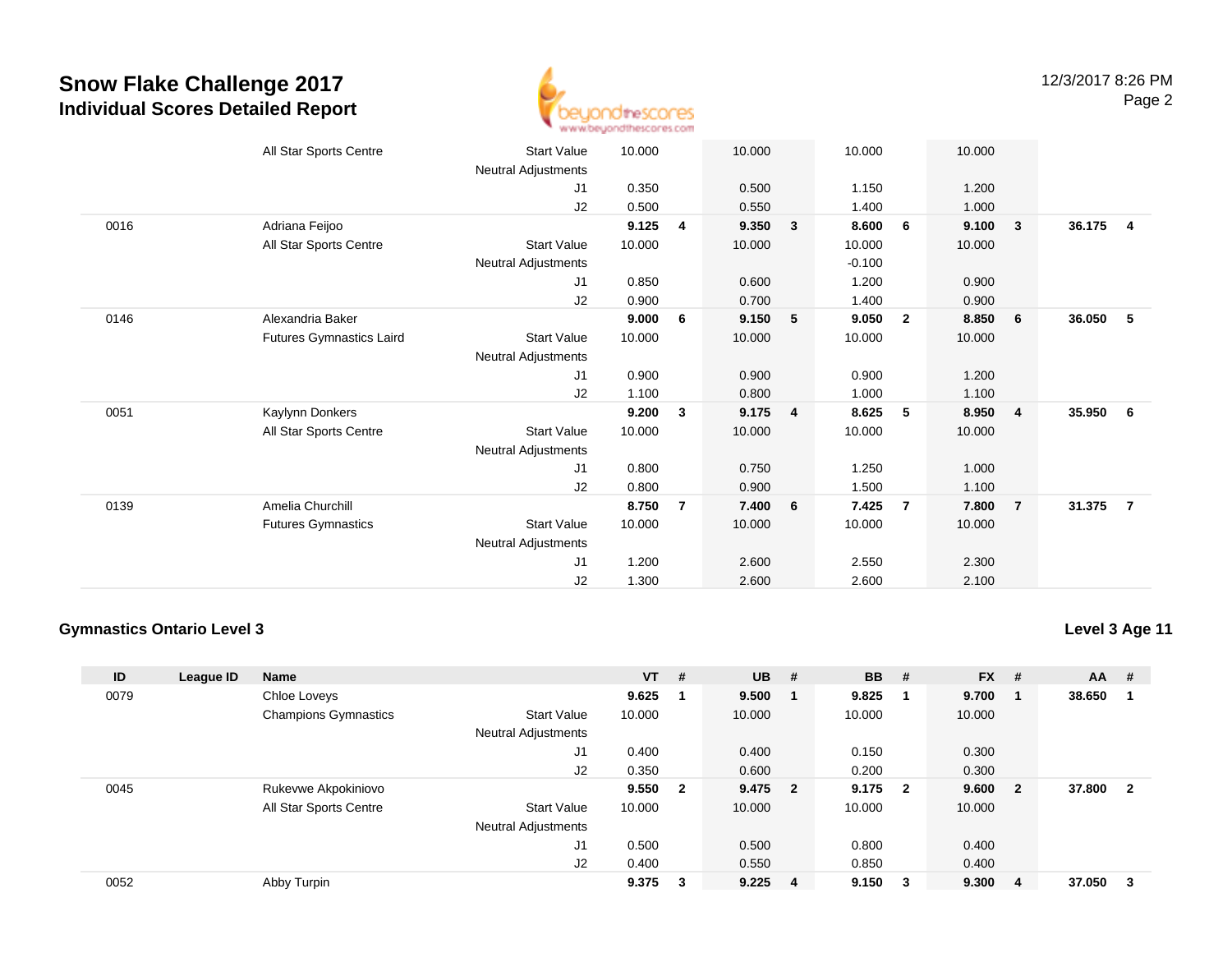

|      | All Star Sports Centre          | <b>Start Value</b><br><b>Neutral Adjustments</b> | 10.000 |   | 10.000  |   | 10.000<br>$-0.100$ |   | 10.000 |                 |          |  |
|------|---------------------------------|--------------------------------------------------|--------|---|---------|---|--------------------|---|--------|-----------------|----------|--|
|      |                                 | J1                                               | 0.600  |   | 0.800   |   | 0.650              |   | 0.700  |                 |          |  |
|      |                                 | J2                                               | 0.650  |   | 0.750   |   | 0.850              |   | 0.700  |                 |          |  |
| 0148 | Alexa Bosso                     |                                                  | 9.250  | 4 | 8.325   | 5 | 9.025              | 4 | 9.375  | 3 <sub>2</sub>  | 35.975 4 |  |
|      | <b>Futures Gymnastics Laird</b> | <b>Start Value</b><br><b>Neutral Adjustments</b> | 10.000 |   | 10.000  |   | 10.000             |   | 10.000 |                 |          |  |
|      |                                 | J1                                               | 0.800  |   | 1.750   |   | 0.850              |   | 0.600  |                 |          |  |
|      |                                 | J2                                               | 0.700  |   | 1.600   |   | 1.100              |   | 0.650  |                 |          |  |
| 0049 | Cassandra Carl                  |                                                  | 9.200  | 5 | 9.250   | 3 | 8.600              | 5 | 8.900  | - 5             | 35.950 5 |  |
|      | All Star Sports Centre          | <b>Start Value</b>                               | 10.000 |   | 10.000  |   | 10.000             |   | 10.000 |                 |          |  |
|      |                                 | <b>Neutral Adjustments</b>                       |        |   |         |   |                    |   |        |                 |          |  |
|      |                                 | J1                                               | 0.700  |   | 0.700   |   | 1.500              |   | 1.200  |                 |          |  |
|      |                                 | J2                                               | 0.900  |   | 0.800   |   | 1.300              |   | 1.000  |                 |          |  |
| 0142 | Lucy Atkinson                   |                                                  | 8.750  | 6 | 7.550 6 |   | 8.050              | 6 | 7.600  | $6\overline{6}$ | 31.950 6 |  |
|      | <b>Futures Gymnastics</b>       | <b>Start Value</b>                               | 10.000 |   | 10.000  |   | 10.000             |   | 10.000 |                 |          |  |
|      |                                 | <b>Neutral Adjustments</b>                       |        |   |         |   |                    |   |        |                 |          |  |
|      |                                 | J <sub>1</sub>                                   | 1.200  |   | 2.300   |   | 1.800              |   | 2.500  |                 |          |  |
|      |                                 | J2                                               | 1.300  |   | 2.600   |   | 2.100              |   | 2.300  |                 |          |  |

### **Gymnastics Ontario Level 3**

| ID   | League ID | <b>Name</b>                 |                            | <b>VT</b> | #                       | <b>UB</b> | #              | <b>BB</b> | #              | <b>FX</b> | #              | $AA$ # |                |
|------|-----------|-----------------------------|----------------------------|-----------|-------------------------|-----------|----------------|-----------|----------------|-----------|----------------|--------|----------------|
| 0076 |           | <b>Isabelle Galeazza</b>    |                            | 9.650     | $\overline{\mathbf{1}}$ | 9.550     | - 2            | 9.400     | 3              | 9.625     |                | 38.225 | -1             |
|      |           | <b>Champions Gymnastics</b> | <b>Start Value</b>         | 10.000    |                         | 10.000    |                | 10.000    |                | 10.000    |                |        |                |
|      |           |                             | <b>Neutral Adjustments</b> |           |                         |           |                |           |                |           |                |        |                |
|      |           |                             | J1                         | 0.400     |                         | 0.500     |                | 0.700     |                | 0.400     |                |        |                |
|      |           |                             | J2                         | 0.300     |                         | 0.400     |                | 0.500     |                | 0.350     |                |        |                |
| 0078 |           | Avery Packman               |                            | 9.425     | $\overline{2}$          | 9.700     | - 1            | 9.550     | $\mathbf 1$    | 9.525     | $\overline{2}$ | 38.200 | $\overline{2}$ |
|      |           | <b>Champions Gymnastics</b> | <b>Start Value</b>         | 10.000    |                         | 10.000    |                | 10.000    |                | 10.000    |                |        |                |
|      |           |                             | Neutral Adjustments        |           |                         |           |                |           |                |           |                |        |                |
|      |           |                             | J1                         | 0.600     |                         | 0.350     |                | 0.500     |                | 0.450     |                |        |                |
|      |           |                             | J2                         | 0.550     |                         | 0.250     |                | 0.400     |                | 0.500     |                |        |                |
| 0046 |           | Olivia Amendola             |                            | 9.350     | $\mathbf{3}$            | 9.200     | $\overline{4}$ | 9.400     | 3              | 9.500     | $\mathbf{3}$   | 37.450 | 3              |
|      |           | All Star Sports Centre      | Start Value                | 10.000    |                         | 10.000    |                | 10.000    |                | 10.000    |                |        |                |
|      |           |                             | <b>Neutral Adjustments</b> |           |                         |           |                |           |                |           |                |        |                |
|      |           |                             | J1                         | 0.600     |                         | 0.850     |                | 0.600     |                | 0.400     |                |        |                |
|      |           |                             | J2                         | 0.700     |                         | 0.750     |                | 0.600     |                | 0.600     |                |        |                |
| 0147 |           | Alexa Brickett              |                            | 8.850     | -7                      | 8.650     | -5             | 9.450     | $\overline{2}$ | 9.300     | 4              | 36.250 | 4              |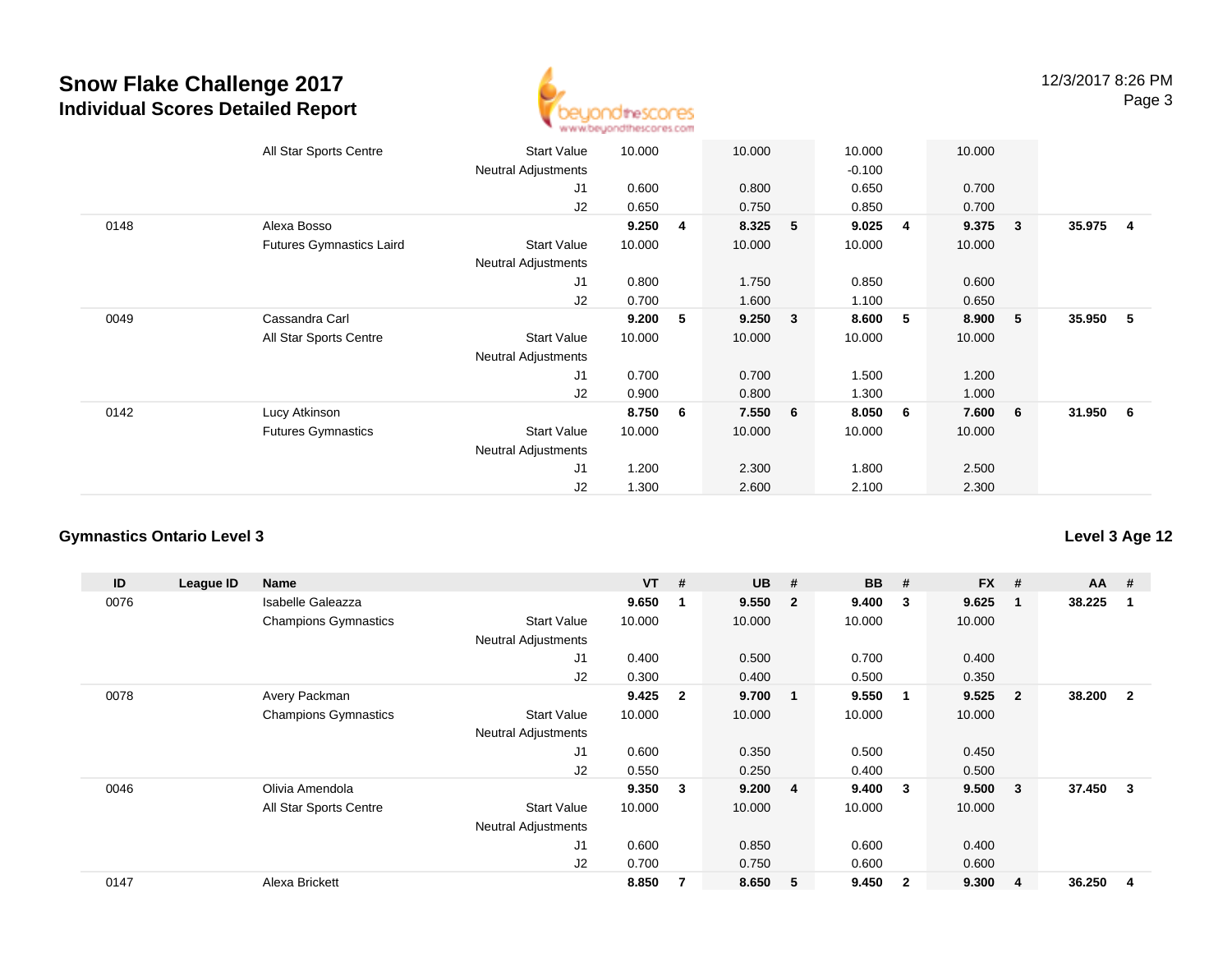

|      | <b>Futures Gymnastics Laird</b> | <b>Start Value</b><br><b>Neutral Adjustments</b> | 10.000 |   | 10.000 |                | 10.000 |   | 10.000 |   |          |   |
|------|---------------------------------|--------------------------------------------------|--------|---|--------|----------------|--------|---|--------|---|----------|---|
|      |                                 | J1                                               | 1.300  |   | 1.300  |                | 0.650  |   | 0.650  |   |          |   |
|      |                                 | J2                                               | 1.000  |   | 1.400  |                | 0.450  |   | 0.750  |   |          |   |
| 0149 | Kate McGroarty                  |                                                  | 9.200  | 4 | 9.225  | 3              | 8.500  | 5 | 9.100  | 5 | 36.025   | 5 |
|      | <b>Futures Gymnastics Laird</b> | <b>Start Value</b>                               | 10.000 |   | 10.000 |                | 10.000 |   | 10.000 |   |          |   |
|      |                                 | <b>Neutral Adjustments</b>                       |        |   |        |                |        |   |        |   |          |   |
|      |                                 | J <sub>1</sub>                                   | 0.700  |   | 0.800  |                | 1.500  |   | 0.800  |   |          |   |
|      |                                 | J2                                               | 0.900  |   | 0.750  |                | 1.500  |   | 1.000  |   |          |   |
| 0141 | Jessica Magloughlen             |                                                  | 9.000  | 6 | 8.075  | $\overline{7}$ | 8.775  | 4 | 8.950  | 6 | 34.800 6 |   |
|      | <b>Futures Gymnastics</b>       | <b>Start Value</b>                               | 10.000 |   | 10.000 |                | 10.000 |   | 10.000 |   |          |   |
|      |                                 | Neutral Adjustments                              |        |   |        |                |        |   |        |   |          |   |
|      |                                 | J1                                               | 0.900  |   | 1.900  |                | 1.100  |   | 1.000  |   |          |   |
|      |                                 | J2                                               | 1.100  |   | 1.950  |                | 1.350  |   | 1.100  |   |          |   |
| 0140 | Cassidy Flemming                |                                                  | 9.050  | 5 | 8.575  | 6              | 6.700  | 6 | 8.950  | 6 | 33.275 7 |   |
|      | <b>Futures Gymnastics</b>       | <b>Start Value</b>                               | 10.000 |   | 10.000 |                | 10.000 |   | 10.000 |   |          |   |
|      |                                 | <b>Neutral Adjustments</b>                       |        |   |        |                |        |   |        |   |          |   |
|      |                                 | J1                                               | 1.000  |   | 1.300  |                | 3.100  |   | 1.200  |   |          |   |
|      |                                 | J2                                               | 0.900  |   | 1.550  |                | 3.500  |   | 0.900  |   |          |   |
|      |                                 |                                                  |        |   |        |                |        |   |        |   |          |   |

#### **Gymnastics Ontario Level 3**

**ID League ID Name VT # UB # BB # FX # AA #** 0050 Carsen De Freitas **9.200 <sup>2</sup> 9.500 <sup>1</sup> 9.300 <sup>1</sup> 9.350 <sup>1</sup> 37.350 <sup>1</sup>** All Star Sports Centre Start Value 10.000 10.000 10.000 10.000 Neutral Adjustments J1 0.800 0.550 0.650 0.600 J2 0.800 0.450 0.750 0.700 0198 Madison Au **9.400 <sup>1</sup> 8.675 <sup>2</sup> 9.225 <sup>2</sup> 9.200 <sup>3</sup> 36.500 <sup>2</sup>** Flip 'n' Wicked Gymnastics Start Valuee 10.000 10.000 10.000 10.000 Neutral Adjustments J1 0.500 1.400 0.800 0.900 J2 0.700 1.250 0.750 0.700 0047 Kiera Arruda **9.400 <sup>1</sup> 8.650 <sup>3</sup> 8.800 <sup>3</sup> 9.300 <sup>2</sup> 36.150 <sup>3</sup>** All Star Sports Centre Start Value 10.000 10.000 10.000 10.000 Neutral Adjustments J1 0.500 1.300 1.100 0.700 J20.700 1.400 1.300 0.700